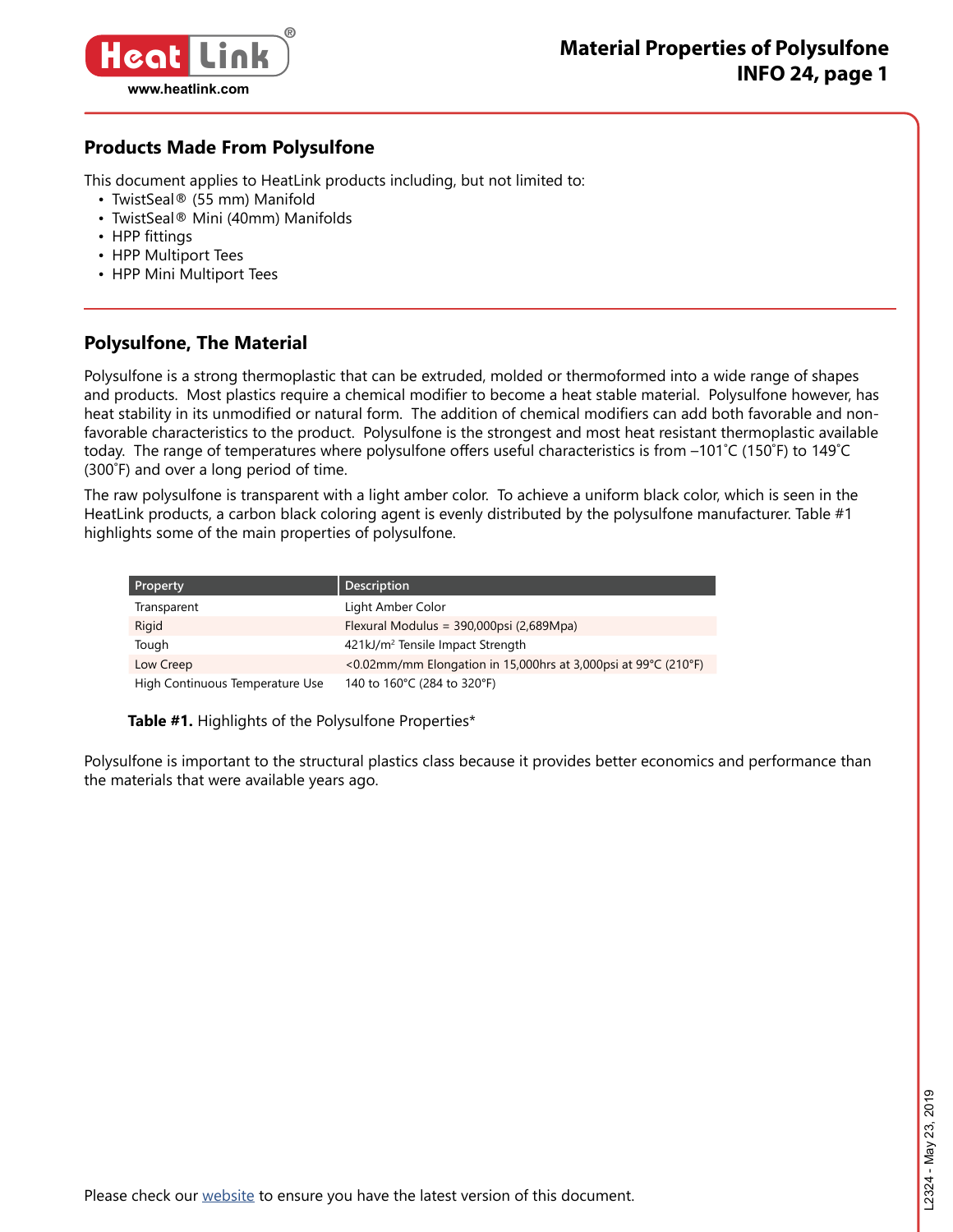

### **General Characteristics**

Polysulfone is available in a large range of colors. Colors can be added by pre-compounding or by "dry coloring" the natural material with soluble dyes. The addition of carbon black to the polysulfone has been found to significantly improve the weathering resistance of the polymer when being considered for outdoor applications.

Polysulfone is used in a variety of applications that include the electrical, appliance and medical fields. Polysulfone can also be used to make plastic films or sheets if required.

### **Chemical Structure**

Polysulfone has the following repeating unit as its backbone. Polymers are made up of long chains and these units can repeat as high as 80 times in one chain.

The molecular structure is composed of phenylene units that are linked by three different chemical groups: isoproplidene, ether and a sulfone unit (see Figure 1). Each of these groups contributes specific properties to the polymer. The most distinctive feature of the backbone is the diphenylene sulfone group.

The influence of the diphenylene sulfone group (see Figure 2) on the properties of the polymer has been the focus of intense research since the early 1960's by the Union Carbide laboratories. It was expected that polymers with this group would have excellent thermal and oxidative properties due to the electronic and chemical nature of the group.







**Figure #2.** The Diphenylene Sulfone Group\*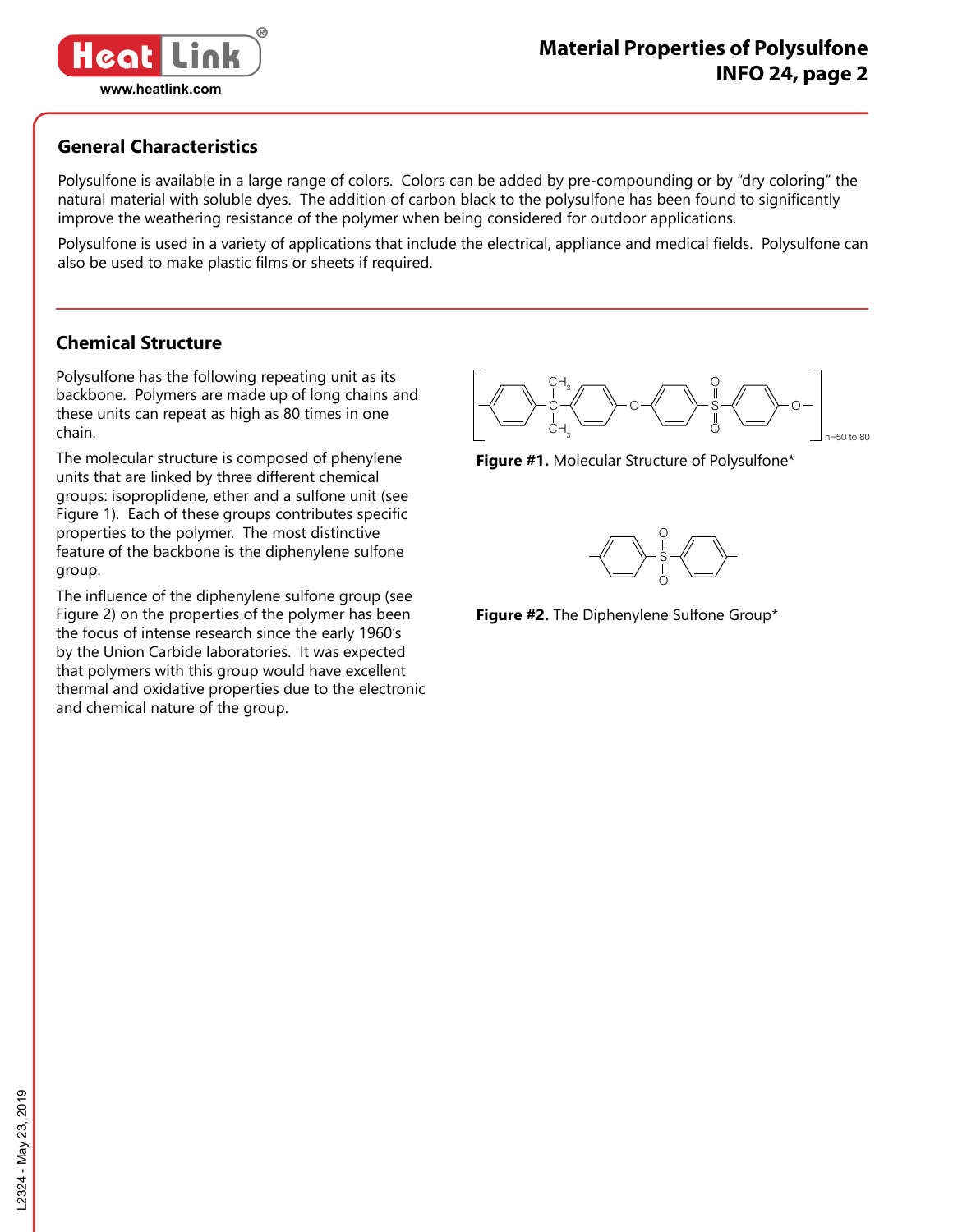

### **Chemical Resistance**

*Disclaimer: The information presented here is non-comprehensive and has been compiled from sources believed to be reliable. Chemical compositions may change therefore no guarantee is implied or expressly stated here and the data given is intended as a guide only. Under no circumstances will HeatLink be liable for any damages based on any use of this information.*

**Do Not** allow detergents, cleaners, chemicals, solvents, sealants or glues to come into contact with HeatLink polysulfone products. Should polysulfone products come in contact with any of chemical listed as "not recommended," they should be discarded immediately.

| <b>Common Plumbing and Heating Industry Chemicals</b> | Rating | <b>Comments</b>                                                                                                  |
|-------------------------------------------------------|--------|------------------------------------------------------------------------------------------------------------------|
| <b>ABS Cleaner</b>                                    | X      |                                                                                                                  |
| ABS Solvent Cement (Glue)                             | X      |                                                                                                                  |
| Ethylene Glycol                                       | Α      |                                                                                                                  |
| Propylene Glycol                                      | B      |                                                                                                                  |
| <b>Leak Detection Solutions</b>                       |        | It is recommended that only products specifically designed and approved for<br>PEX and polymer fittings be used. |
| Molybdate-based Corrosion Inhibitor (#01205)          | A      |                                                                                                                  |
| O-ring Lubricant (#79951, #79952)                     | Α      |                                                                                                                  |
| <b>PVC Primer</b>                                     | X      |                                                                                                                  |
| PVC Solvent Cement (Glue)                             | X      |                                                                                                                  |
| Solder Flux                                           | X      |                                                                                                                  |
| Spray Foam Insulation                                 | X      | Do not allow contact with spray foam.                                                                            |

#### **Table #2.** Chemical Resistance of Polysulfone to Some Common Plumbing and Heating Industry Chemicals

| $A =$ Little or no interaction                                                                 | $B =$ Slight interaction                                    | X = Not recommended                                   |
|------------------------------------------------------------------------------------------------|-------------------------------------------------------------|-------------------------------------------------------|
| <sup>1</sup> Elevated temperatures may reduce resistance<br><sup>4</sup> Room Temperature only | <sup>2</sup> Exposure to elevated stress may damage polymer | <sup>3</sup> Prolonged exposure may reduce resistance |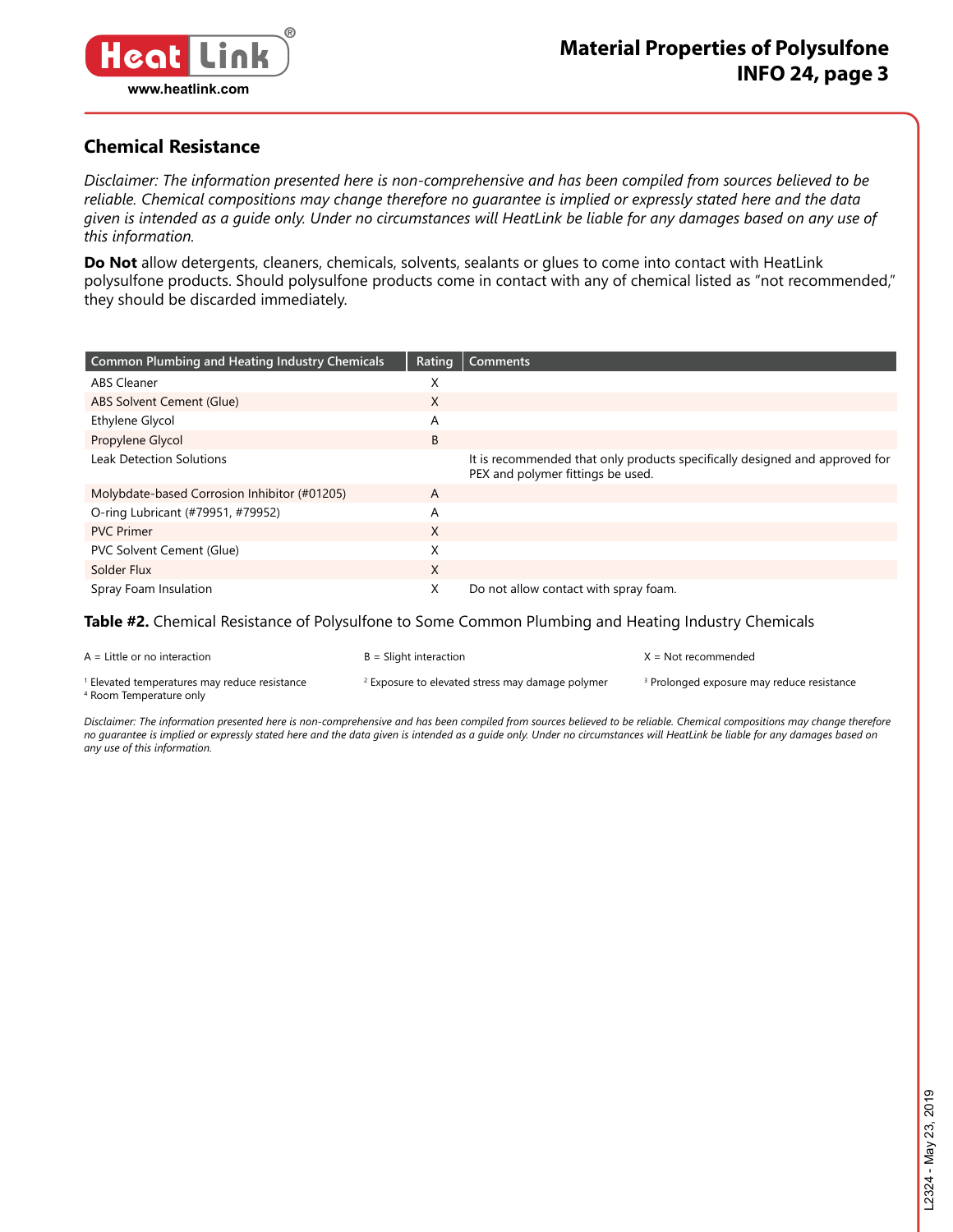#### **www.heatlink.com**

# **Material Properties of Polysulfone INFO 24, page 4**

| Chemical                                                          | Temp (°C) | Rating |
|-------------------------------------------------------------------|-----------|--------|
| 1-(4-Chlorophenyl)ethanone, pure                                  | 20        | В      |
| 1-(4-Chlorophenyl)ethanone, pure                                  | 50        | X      |
| 1,3-Butadiene, pure                                               | 20        | X      |
| 1,3-Butadiene, pure                                               | 50        | X      |
| 1,4-Dioxane, pure                                                 | 20        | X      |
| 1,4-Dioxane, pure                                                 | 50        | X      |
| 1:3 Mixture Of Nitric And Hydrochloric Acids,                     | 20        | X      |
| pure<br>1:3 Mixture Of Nitric And Hydrochloric Acids,             | 50        | Χ      |
| pure                                                              |           |        |
| 1-Pentanol, pure                                                  | 20        | В      |
| 1-Pentanol, pure                                                  | 50        | В      |
| 1-Phenylethanone, pure                                            | 20        | X      |
| 1-Phenylethanone, pure                                            | 50        | Χ      |
| 1-Undecanol, pure                                                 | 20        | В      |
| 1-Undecanol, pure                                                 | 50        | В      |
| 2,2,4-Trimethylpentane, pure                                      | 20        | В      |
| 2,2,4-Trimethylpentane, pure                                      | 50        | В      |
| 2,2'-Oxybispropane, pure                                          | 20        | X      |
| 2,2'-Oxybispropane, pure                                          | 50        | X      |
| 2,4,6-Trinitrophenol, pure                                        | 20        | Χ      |
| 2,4,6-Trinitrophenol, pure                                        | 50        | X      |
| 2-Ethylbutyric Acid, 100%                                         | 22        | A      |
| 2-Hydroxy-1,2,3-Propanetricarboxylic Acid<br>Tributyl Ester, pure | 20        | В      |
| 2-Hydroxy-1,2,3-Propanetricarboxylic Acid<br>Tributyl Ester, pure | 50        | X      |
| 2-Hydroxybenzaldehyde, pure                                       | 20        | В      |
| 2-Hydroxybenzaldehyde, pure                                       | 50        | В      |
| 2-Isopropoxypropane, pure                                         | 20        | X      |
| 2-Isopropoxypropane, pure                                         | 50        | X      |
| 2-Methoxyethanol, pure                                            | 20        | X      |
| 2-Methoxyethanol, pure                                            | 50        | Χ      |
| 2-Methoxyethyl Oleate, pure                                       | 20        | В      |
| 2-Methoxyethyl Oleate, pure                                       | 50        | X      |
| 2-Propanol, pure                                                  | 20        | A      |
| 2-Propanol, pure                                                  | 50        | В      |
| 2-Propanone, pure                                                 | 20        | B      |
| 2-Propanone, pure                                                 | 50        | Χ      |
| 2-Propenenitrile, pure                                            | 20        | Χ      |
| 2-Propenenitrile, pure                                            | 50        | Χ      |
| 3-Phenyl-2-propenal, pure                                         | 20        | B      |
| 3-Phenyl-2-propenal, pure                                         | 50        | В      |
| 4'-Chloroacetophenone, pure                                       | 20        | В      |
| 4'-Chloroacetophenone, pure                                       | 50        | Χ      |
| 5% Acetone and Water, N/A                                         | 22        | Α      |
| Acetaldehyde, pure                                                | 20        | Χ      |

| Chemical                                      | Temp (°C) | Rating |
|-----------------------------------------------|-----------|--------|
| Acetaldehyde, pure                            | 50        | Χ      |
| Acetamide                                     | 20        | X      |
| Acetic Acid Benzyl Ester, pure                | 20        | Χ      |
| Acetic Acid Benzyl Ester, pure                | 50        | Χ      |
| Acetic Acid Phenylmethyl Ester, pure          | 20        | X      |
| Acetic Acid Phenylmethyl Ester, pure          | 50        | Χ      |
| Acetic acid, 10%                              | 20        | A      |
| Acetic acid, 20%                              | 20        | A      |
| Acetic acid, 5%                               | 20        | Α      |
| Acetic acid, 50% <sup>1</sup>                 | 20        | A      |
| Acetic acid, glacial <sup>1</sup>             | 20        | А      |
| Acetic Anhydride, pure                        | 20        | Χ      |
| Acetic Anhydride, pure                        | 50        | Χ      |
| Acetone, pure                                 | 20        | Χ      |
| Acetone, pure                                 | 50        | Χ      |
| Acetonitrile, pure                            | 20        | Χ      |
| Acetonitrile, pure                            | 50        | Χ      |
| Acetophenone, pure                            | 20        | Χ      |
| Acetophenone, pure                            | 50        | Χ      |
| Acetyl chloride                               | 20        | Χ      |
| Acrylonitrile, pure                           | 20        | Χ      |
| Acrylonitrile, pure                           | 50        | Χ      |
| Adhesive (Eastman 910)                        | 20        | Α      |
| Adipic Acid, pure                             | 20        | A      |
| Adipic Acid, pure                             | 50        | A      |
| Alanine, pure                                 | 20        | A      |
| Alanine, pure                                 | 50        | A      |
| Alconox, 1%                                   | 20        | A      |
| Allyl Alcohol, pure                           | 20        | В      |
| Allyl Alcohol, pure                           | 50        | В      |
| Aluminum Chloride, pure                       | 20        | Α      |
| Aluminum Chloride, pure                       | 50        | A      |
| Aluminum Hydrate, pure                        | 20        | В      |
| Aluminum Hydrate, pure                        | 50        | В      |
| Aluminum Hydroxide, pure                      | 20        | B      |
| Aluminum Hydroxide, pure                      | 50<br>20  | В<br>В |
| Aluminum Salts, pure                          | 50        |        |
| Aluminum Salts, pure<br>Aluminum sulfate, 10% |           | В      |
| Aluminum trichloride, 10%                     | 20<br>20  | Α<br>А |
| Aluminum Trihydrate, pure                     | 20        | B      |
| Aluminum Trihydrate, pure                     | 50        | B      |
| Amino Acids, pure                             | 20        | Α      |
| Amino Acids, pure                             | 50        | Α      |
| Aminoethanol (2-)                             | 20        | Α      |
| Ammonia, 25% <sup>2</sup>                     | 20        | А      |
|                                               |           |        |

#### **Table #3.** Chemical Resistance of Polysulfone

A = Little or no interaction B = Slight interaction X = Not recommended

 $1$  Elevated temperatures may reduce resistance  $2$ <sup>1</sup> Elevated temperatures may reduce resistance and a <sup>2</sup> Exposure to elevated stress may damage polymer and Prolonged exposure may reduce resistance and the stress may reduce resistance and the stress and the stress are a <sup>4</sup> Room Temperature only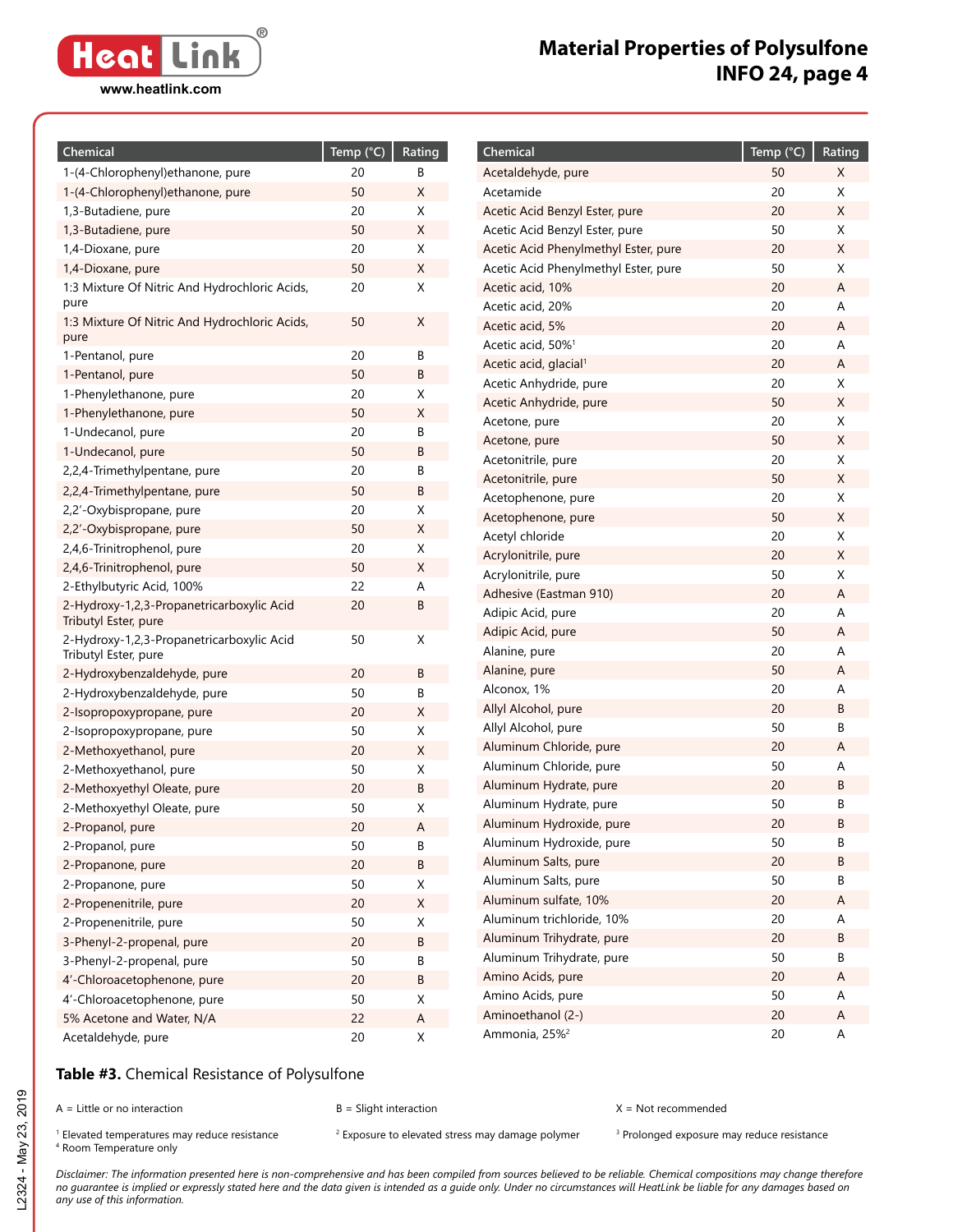

| Chemical                             | $\overline{\mathsf{Temp}}$ (°C) | Rating      | Chemical                                | Temp (°C) | Rating      |
|--------------------------------------|---------------------------------|-------------|-----------------------------------------|-----------|-------------|
| Ammonia, 29% <sup>2</sup>            | 20                              | A           | Benzol, pure                            | 20        | X           |
| Ammonia, pure                        | 20                              | B           | Benzol, pure                            | 50        | X           |
| Ammonia, pure                        | 50                              | B           | Benzonitrile                            | 20        | X           |
| Ammonium acetate, saturated          | 20                              | Α           | Benzyl Acetate, pure                    | 20        | X           |
| Ammonium chloride, 10%               | 20                              | A           | Benzyl Acetate, pure                    | 50        | X           |
| Ammonium Chloride, pure              | 20                              | Α           | Benzyl Alcohol, pure                    | 20        | X           |
| Ammonium Chloride, pure              | 50                              | A           | Benzyl Alcohol, pure                    | 50        | $\mathsf X$ |
| Ammonium Glycolate, pure             | 20                              | В           | Benzyl chloride                         | 20        | X           |
| Ammonium Glycolate, pure             | 50                              | B           | Black Flag, 100%                        | 23        | Α           |
| Ammonium hydroxide, 15% <sup>1</sup> | 20                              | Α           | Black Flag, 100%                        | 66        | A           |
| Ammonium hydroxide, 29% <sup>1</sup> | 20                              | A           | Black Flag, 100%                        | 90        | A           |
| Ammonium hydroxide, 30% <sup>1</sup> | 20                              | Α           | Black liquor <sup>1</sup>               | 20        | A           |
| Ammonium hydroxide, 5% <sup>1</sup>  | 20                              | A           | Boric Acid, pure                        | 20        | A           |
| Ammonium nitrate, 10%                | 20                              | Α           | Boric Acid, pure                        | 50        | Α           |
| Ammonium Oxalate, pure               | 20                              | A           | <b>Brake fluid</b>                      | 20        | X           |
| Ammonium Oxalate, pure               | 50                              | Α           | <b>Brine</b>                            | 20        | Α           |
| Ammonium persulfate, 24%             | 20                              | Α           | Bromine, 10% <sup>1,3</sup>             | 20        | В           |
| Ammonium Salts, pure                 | 20                              | В           | Bromine, pure                           | 20        | Χ           |
| Ammonium Salts, pure                 | 50                              | B           | Bromine, pure                           | 50        | $\mathsf X$ |
| Ammonium sulfate, 10%                | 20                              | Α           | Bromobenzene                            | 20        | X           |
| Amyl acetate                         | 20                              | X           | Bromoform, pure                         | 20        | $\mathsf X$ |
| Amyl alcohol                         | 20                              | А           | Bromoform, pure                         | 50        | X           |
| Amyl Alcohol, pure                   | 20                              | B           | Butadiene, pure                         | 20        | X           |
| Amyl Alcohol, pure                   | 50                              | B           | Butadiene, pure                         | 50        | Χ           |
| Amyl Chloride, pure                  | 20                              | X           | Butanol <sup>2</sup>                    | 20        | Α           |
| Amyl Chloride, pure                  | 50                              | $\mathsf X$ | Butter, salted <sup>2</sup>             | 20        | Α           |
| Aniline, pure                        | 20                              | X           | Butyl Acetate, pure                     | 20        | $\mathsf X$ |
| Aniline, pure                        | 50                              | X           | Butyl Acetate, pure                     | 50        | X           |
| Anti-Freeze <sup>2</sup>             | 20                              | A           | <b>Butyl alcohol</b>                    | 20        | Α           |
| Antimony trichloride                 | 20                              | X           | Butyl cellosolve                        | 20        | Α           |
| Aqua Regia, pure                     | 20                              | $\mathsf X$ | Butyl Chloride, pure                    | 20        | X           |
| Aqua Regia, pure                     | 50                              | X           | Butyl Chloride, pure                    | 50        | Χ           |
| Arsenic Acid, pure                   | 20                              | Α           | Butyl Citrate, pure                     | 20        | В           |
| Arsenic Acid, pure                   | 50                              | Α           | Butyl Citrate, pure                     | 50        | Χ           |
| Automotive grease <sup>2</sup>       | 20                              | Α           | Butyl ether                             | 20        | Α           |
| Aviation Gasoline, N/A               | 22                              | $\mathsf X$ | <b>Butyl phthalate</b>                  | 20        | $\mathsf X$ |
| <b>Barbitol solvent</b>              | 20                              | A           | Butylamine (n-)                         | 20        | $\mathsf X$ |
| Barium chloride, 10%                 | $20\,$                          | $\mathsf A$ | Butylated hydroxy anisole               | 20        | X           |
| Benzaldehyde                         | 20                              | $\mathsf X$ | Butylated hydroxy toluene               | 20        | A           |
| Benzaldehyde, pure                   | 50                              | X           | Butyraldehyde                           | 20        | X           |
| Benzenamine, pure                    | $20\,$                          | $\mathsf X$ | <b>Butyric</b> acid                     | 20        | $\mathsf X$ |
| Benzenamine, pure                    | 50                              | $\mathsf X$ | Calcium Chloride, pure                  | 20        | Α           |
| Benzene sulfonic acid                | $20\,$                          | $\mathsf X$ | Calcium Chloride, pure                  | 50        | A           |
| Benzene, pure                        | $20\,$                          | $\mathsf X$ | Calcium dinitrate, 10%                  | 20        | A           |
| Benzene, pure                        | $50\,$                          | $\mathsf X$ | Calcium hydroxide                       | 20        | В           |
| Benzoic acid <sup>3</sup>            | $20\,$                          | В           | Calcium hypochlorite, 3.5% <sup>3</sup> | $20\,$    | A           |

#### **Table #3.** Chemical Resistance of Polysulfone

A = Little or no interaction B = Slight interaction X = Not recommended

 $1$  Elevated temperatures may reduce resistance  $2$ <sup>1</sup> Elevated temperatures may reduce resistance and a <sup>2</sup> Exposure to elevated stress may damage polymer and Prolonged exposure may reduce resistance and the stress may reduce resistance and the stress and the stress are a <sup>4</sup> Room Temperature only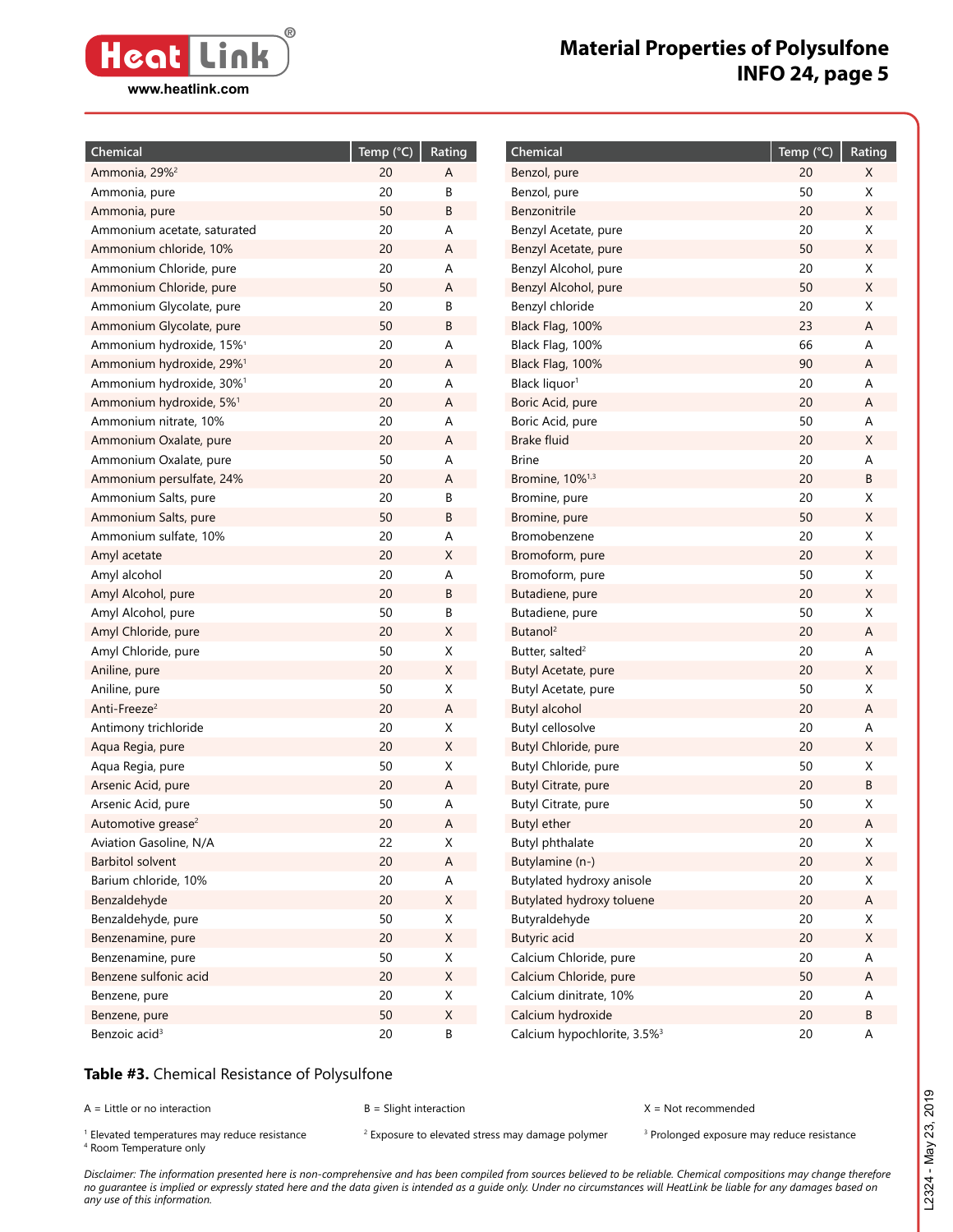**® Heat Link www.heatlink.com**

# **Material Properties of Polysulfone INFO 24, page 6**

| Chemical                                                      | Temp (°C) | Rating |
|---------------------------------------------------------------|-----------|--------|
| Calcium hypochlorite, saturated <sup>3</sup>                  | 20        | Α      |
| Calcium propionate <sup>2</sup>                               | 20        | A      |
| Calgon liquid                                                 | 20        | A      |
| Carbazole, pure                                               | 20        | X      |
| Carbazole, pure                                               | 50        | X      |
| Carbitol                                                      | 20        | A      |
| Carbitol Solvent (Diethylene Glycol Monoethyl<br>Ether), 100% | 22        | A      |
| Carbon Disulfide, pure                                        | 20        | X      |
| Carbon Disulfide, pure                                        | 50        | Χ      |
| Carbon Tetrachloride, pure                                    | 20        | X      |
| Carbon Tetrachloride, pure                                    | 50        | Χ      |
| Caustic potash, 30% <sup>4</sup>                              | 20        | A      |
| Caustic potash, 50% <sup>4</sup>                              | 20        | A      |
| Caustic potash, concentrated <sup>4</sup>                     | 20        | A      |
| Caustic soda, 1%                                              | 20        | A      |
| Caustic soda, 50% <sup>1</sup>                                | 20        | A      |
| Cedarwood Oil, pure                                           | 20        | B      |
| Cedarwood Oil, pure                                           | 50        | В      |
| Cellosolve (2-ethoxyethanol)                                  | 20        | A      |
| Cellosolve <sup>®</sup> Acetate, pure                         | 20        | В      |
| Cellosolve <sup>®</sup> Acetate, pure                         | 50        | Χ      |
| Chlorine, dry gas, 10%                                        | 20        | Χ      |
| Chlorine, water solution                                      | 20        | Χ      |
| Chlorine, wet gas                                             | 20        | Χ      |
| Chlorine, wet gas, 10%                                        | 20        | Χ      |
| Chloroacetic acid                                             | 20        | Χ      |
| Chlorobenzene, pure                                           | 20        | Χ      |
| Chlorobenzene, pure                                           | 50        | Χ      |
| Chloroethanol (2-)                                            | 20        | Χ      |
| Chloroform, pure                                              | 20        | Χ      |
| Chloroform, pure                                              | 50        | Χ      |
| Chlorophenol, 5%                                              | 20        | Χ      |
| Chromic Acid, 12%                                             | 22        | Α      |
| Chromic Acid, 12%                                             | 85        | Χ      |
| Chromic acid, 20%                                             | 20        | Χ      |
| Chromic acid, 50%                                             | 20        | Χ      |
| Chromic acid, 60%                                             | 20        | Χ      |
| Chromic acid, sulfuric acid mixture, 96%                      | 20        | X      |
| Cinnamaldehyde, pure                                          | 20        | В      |
| Cinnamaldehyde, pure                                          | 50        | В      |
| Cinnamic Aldehyde, pure                                       | 20        | В      |
| Cinnamic Aldehyde, pure                                       | 50        | В      |
| Cinnamon Oil, pure                                            | 20        | В      |
| Cinnamon Oil, pure                                            | 50        | В      |
| Citric acid, 10%                                              | 20        | А      |

| Chemical                                     | Temp (°C) | Rating |
|----------------------------------------------|-----------|--------|
| Citric acid, 1M                              | 20        | A      |
| Citric acid, 2%                              | 20        | A      |
| Citric acid, 40%                             | 20        | A      |
| Citric Acid, 40%                             | 22        | А      |
| Comet w/ Bleach Powder, 100%                 | 23        | A      |
| Comet w/ Bleach Powder, 100%                 | 66        | A      |
| Coolanol Refrigerant #25, As rec'd           | 121       | A      |
| Coolanol Refrigerant #25, As rec'd           | 121       | A      |
| Copper Sulfate, pure                         | 20        | Α      |
| Copper Sulfate, pure                         | 50        | A      |
| Corn oil <sup>2</sup>                        | 20        | A      |
| Cotton Seed oil <sup>2</sup>                 | 20        | Α      |
| Cresol, pure                                 | 20        | X      |
| Cresol, pure                                 | 50        | Χ      |
| Cresyl Diphenyl phosphate                    | 20        | Χ      |
| Crude Oil (East Texas), 100%                 | 60        | В      |
| Cupric chloride, saturated                   | 20        | A      |
| Cyanoethylene, pure                          | 20        | Χ      |
| Cyanoethylene, pure                          | 50        | Χ      |
| Cyclohexane                                  | 20        | Χ      |
| Cyclohexanol                                 | 20        | A      |
| Cyclohexanone, pure                          | 20        | X      |
| Cyclohexanone, pure                          | 50        | X      |
| Cyclopentane, pure                           | 20        | Χ      |
| Cyclopentane, pure                           | 50        | X      |
| Decahydronaphthalene                         | 20        | X      |
| Decahydronaphthalene, pure                   | 50        | X      |
| Decalin, pure                                | 20        | Χ      |
| Decalin, pure                                | 50        | Χ      |
| Diacetone Alcohol, pure                      | 20        | Χ      |
| Diacetone Alcohol, pure                      | 50        | X      |
| Diacetone, pure                              | 20        | Χ      |
| Diacetone, pure                              | 50        | Χ      |
| Dibutyl phthalate, pure                      | 20        | Χ      |
| Dibutyl Phthalate, pure                      | 50        | Χ      |
| Dichlorobenzene (p-), vapor                  | 20        | Χ      |
| Dichlorodifluoromethane (Freon 12)           | 20        | А      |
| Dichloromethane                              | 20        | Χ      |
| Diesel fuel                                  | 20<br>20  | A<br>Α |
| Diesel fuel (fuel oil #2)                    | 20        | Χ      |
| Diethyl Benzene, pure                        |           |        |
| Diethyl Benzene, pure<br>Diethyl Ether, pure | 50<br>20  | Χ<br>Χ |
| Diethyl Ether, pure                          | 50        | Χ      |
| Diethyl Ketone, pure                         | 20        | Χ      |
| Diethyl Ketone, pure                         | 50        | Χ      |
|                                              |           |        |

### **Table #3.** Chemical Resistance of Polysulfone

A = Little or no interaction B = Slight interaction X = Not recommended

 $1$  Elevated temperatures may reduce resistance  $2$ <sup>1</sup> Elevated temperatures may reduce resistance and a <sup>2</sup> Exposure to elevated stress may damage polymer and Prolonged exposure may reduce resistance and the stress may reduce resistance and the stress and the stress are a <sup>4</sup> Room Temperature only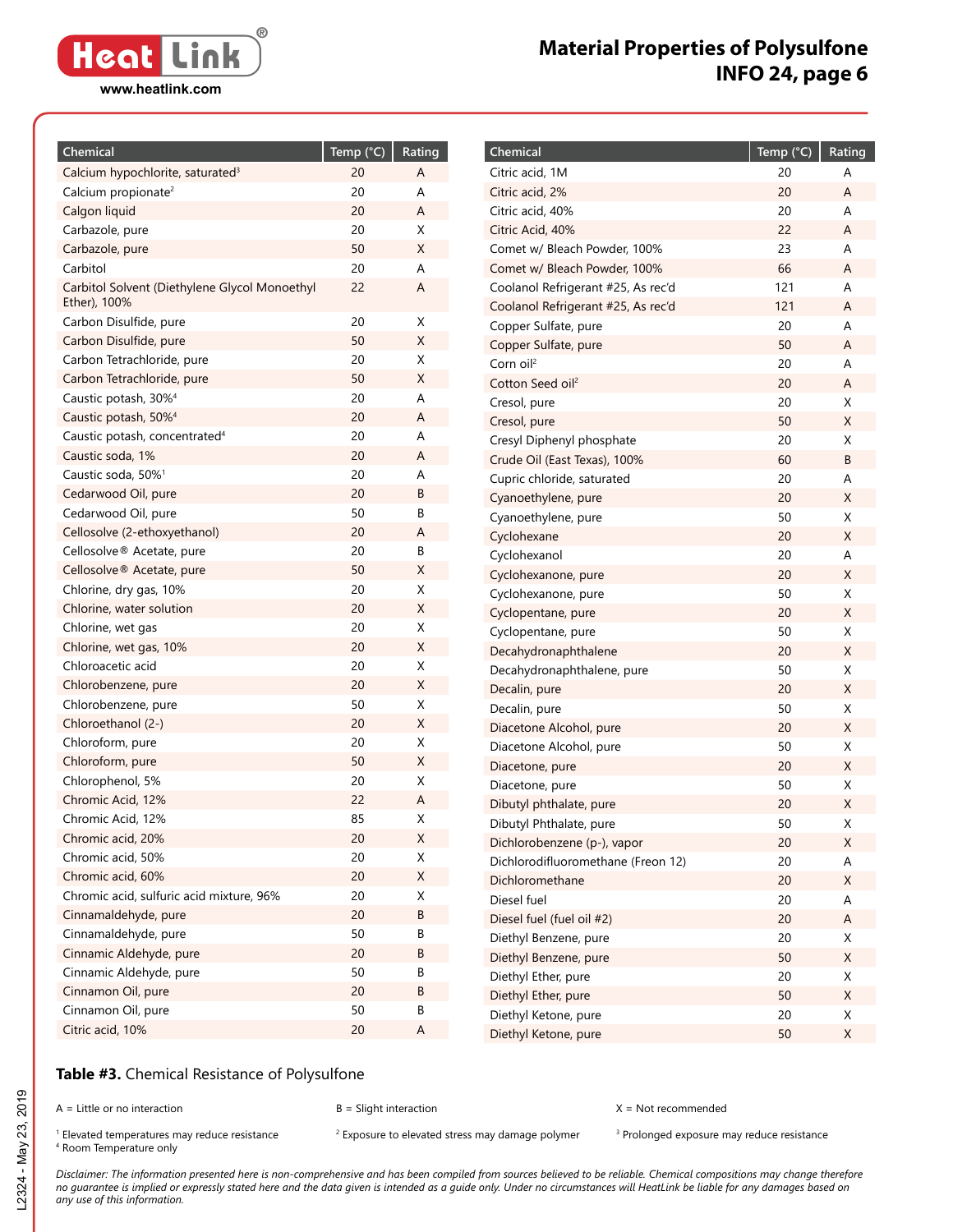

| Chemical<br>Temp $(^{\circ}C)$<br>Rating<br>Chemical                                              | Temp (°C) | Rating |
|---------------------------------------------------------------------------------------------------|-----------|--------|
| 20<br>В<br>Diethyl Malonate, pure<br>Ethyl Benzene, pure                                          | 50        | Χ      |
| 50<br>В<br>Diethyl Malonate, pure<br>Ethyl Benzoate, pure                                         | 20        | X      |
| 20<br>В<br>Diethylamine, pure<br>Ethyl Benzoate, pure                                             | 50        | Χ      |
| 50<br>В<br>Diethylamine, pure<br>Ethyl Butyrate, pure                                             | 20        | Χ      |
| 20<br>Diethylene Dioxide, pure<br>Χ<br>Ethyl Butyrate, pure                                       | 50        | Χ      |
| 50<br>X<br>Diethylene Dioxide, pure<br>Ethyl Chloride, pure                                       | 20        | Χ      |
| 20<br>Diethylene glycol<br>X<br>Ethyl Chloride, pure                                              | 50        | Χ      |
| $\mathsf X$<br>Diethylene glycol monoethyl ether<br>20<br>Ethyl Cyanoacetate, pure                | 20        | B      |
| 20<br>Diisopropyl Ether, pure<br>Χ<br>Ethyl Cyanoacetate, pure                                    | 50        | В      |
| 50<br>X<br>Diisopropyl Ether, pure<br>Ethyl Lactate, pure                                         | 20        | B      |
| 20<br>Dimethyl Acetamide, pure<br>Χ<br>Ethyl Lactate, pure                                        | 50        | В      |
| 50<br>X<br>Dimethyl Acetamide, pure<br>Ethylbutyric acid (2-)                                     | 20        | Α      |
| 20<br>X<br>Ethylene Chloride, pure<br>Dimethyl Formamide, pure                                    | 20        | Χ      |
| 50<br>X<br>Ethylene Chloride, pure<br>Dimethyl Formamide, pure                                    | 50        | X      |
| 20<br>Ethylene dichloride<br>В<br>Dimethyl Ketone, pure                                           | 20        | X      |
| 50<br>X<br>Ethylene glycol monomethyl ether<br>Dimethyl Ketone, pure                              | 20        | X      |
| 20<br>X<br>Ethylene Glycol, pure<br>Dimethyl sulfoxide                                            | 20        | А      |
| 20<br>X<br>Dimethylaniline<br>Ethylene Glycol, pure                                               | 50        | А      |
| 20<br>X<br>Dimethylformamide (N,N-)<br>Ethylene oxide                                             | 20        | Α      |
| 20<br>В<br>Dimethylsulfoxide, 50% (DMSO)<br>Ethylene oxide, gas                                   | 20        | Α      |
| 20<br>X<br>Ethylene Oxide, pure<br>Dimethylsulfoxide, pure                                        | 20        | B      |
| 50<br>X<br>Dimethylsulfoxide, pure<br>Ethylene Oxide, pure                                        | 50        | X      |
| 20<br>Dioctylphthalate <sup>2</sup> (dioctyl phthalate)<br>Α<br>Ethylenediamine, 92% <sup>4</sup> | 20        | А      |
| 20<br>X<br>EtO, pure<br>Dioxane, pure                                                             | 20        | B      |
| 50<br>Χ<br>EtO, pure<br>Dioxane, pure                                                             | 50        | X      |
| $20\,$<br>X<br>DIPE, pure<br>Fantastik, 100%                                                      | 23        | Α      |
| 50<br>DIPE, pure<br>X<br>Fantastik, 100%                                                          | 66        | Α      |
| Dipropylene Glycol, pure<br>20<br>В<br>Fantastik, 100%                                            | 90        | Α      |
| 50<br>Dipropylene Glycol, pure<br>В<br>Fatty Acids, Saturated, pure                               | 20        | В      |
| DMSO, pure<br>20<br>X<br>Fatty Acids, Saturated, pure                                             | 50        | B      |
| 50<br>DMSO, pure<br>Χ<br>Fatty Acids, Unsaturated, pure                                           | 20        | В      |
| Dowtherm<br>20<br>X<br>Fatty Acids, Unsaturated, pure                                             | 50        | B      |
| Easy-off, 100%<br>23<br>Χ<br>Ferric chloride, 10%                                                 | 20        | Α      |
| 66<br>X<br>Easy-off, 100%<br>Ferrous sulfate, saturated                                           | 20        | А      |
| X<br>Epichlorohydrin<br>20<br>Fluorides, pure                                                     | 20        | А      |
| Ethanol, 40% <sup>1,2</sup><br>$20\,$<br>В<br>Fluorides, pure                                     | 50        | A      |
| Ethanol <sup>1,2</sup><br>20<br>Fluorine, gas<br>Α                                                | 20        | Χ      |
| $20\,$<br>$\mathsf X$<br>Formaldehyde, 10%<br>Ether, pure                                         | $20\,$    | Α      |
| 50<br>$\mathsf X$<br>Formaldehyde, 2%<br>Ether, pure                                              | $20\,$    | Α      |
| $\mathsf X$<br>$20\,$<br>Formaldehyde, 30%<br>Ethyl Acetate, pure                                 | $20\,$    | Α      |
| 50<br>$\mathsf X$<br>Formaldehyde, 37% <sup>1</sup><br>Ethyl Acetate, pure                        | $20\,$    | Α      |
| Ethyl alcohol, 15%<br>$20\,$<br>Formaldehyde, 40% <sup>1</sup><br>A                               | $20\,$    | Α      |
| Ethyl alcohol, 40% <sup>1,2</sup><br>20<br>Formalin, 10%<br>В                                     | $20\,$    | Α      |
| Ethyl alcohol, 95% <sup>1,2</sup><br>B<br>Formalin, 40% <sup>1,3</sup><br>$20\,$                  | $20\,$    | Β      |
| Ethyl alcohol, pure <sup>1,2</sup><br>20<br>Formic acid, 10% <sup>1</sup><br>В                    | $20\,$    | В      |
| Ethyl Benzene, pure<br>$\mathsf X$<br>Formic acid, 100% <sup>1</sup><br>$20\,$                    | $20\,$    | X      |

#### **Table #3.** Chemical Resistance of Polysulfone

A = Little or no interaction B = Slight interaction X = Not recommended

 $1$  Elevated temperatures may reduce resistance  $2$ <sup>1</sup> Elevated temperatures may reduce resistance and a <sup>2</sup> Exposure to elevated stress may damage polymer and Prolonged exposure may reduce resistance and the stress may reduce resistance and the stress and the stress are a <sup>4</sup> Room Temperature only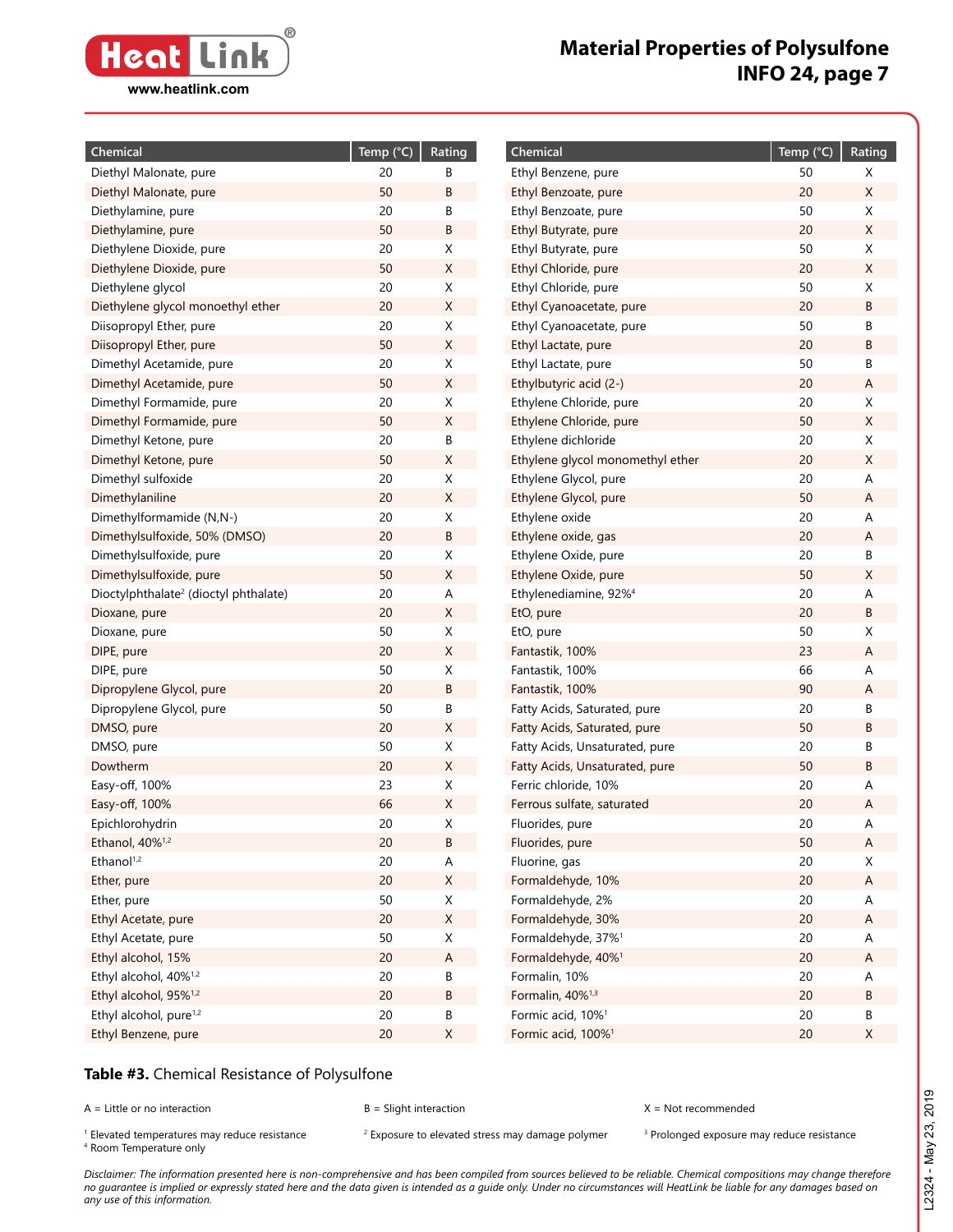

| Chemical                              | Temp (°C) | Rating |
|---------------------------------------|-----------|--------|
| Formic acid, 25% <sup>1</sup>         | 20        | В      |
| Formic acid, 3% <sup>1</sup>          | 20        | А      |
| Formic acid, 50% <sup>1</sup>         | 20        | В      |
| Formic acid, 88% <sup>1</sup>         | 20        | Χ      |
| Formic acid, pure <sup>1</sup>        | 20        | Χ      |
| Freon 111                             | 20        | Α      |
| Freon TF, pure <sup>1</sup>           | 20        | В      |
| Freon TMC                             | 20        | X      |
| Freon TMS2                            | 20        | A      |
| Fuel Oil No. 1, pure                  | 20        | A      |
| Fuel Oil No. 1, pure                  | 50        | В      |
| Furfural                              | 20        | Χ      |
| Gasoline, pure                        | 20        | В      |
| Gasoline, pure                        | 50        | В      |
| Glutaraldehyde Disinfectant, pure     | 20        | A      |
| Glutaraldehyde Disinfectant, pure     | 50        | В      |
| Glutaraldehyde, pure                  | 20        | A      |
| Glutaraldehyde, pure                  | 50        | В      |
| Glycerine, pure                       | 20        | Α      |
| Glycerine, pure                       | 50        | A      |
| Glycerol, pure                        | 20        | A      |
| Glycerol, pure                        | 50        | A      |
| Grape juice                           | 20        | Α      |
| Grease <sup>2</sup>                   | 20        | A      |
| Green liquor                          | 20        | Α      |
| Gulf Seneca Oil #49, 100%             | 22        | A      |
| Heptane $(n-)^2$                      | 20        | Α      |
| Heptane, 0.05%                        | 20        | A      |
| Hexane, pure                          | 20        | A      |
| Hexane, pure                          | 50        | В      |
| Hexanol                               | 20        | A      |
| Household Detergent (Joy), 5%         | 22        | A      |
| Hydrated Alumina, pure                | 20        | В      |
| Hydrated Alumina, pure                | 50        | B      |
| Hydraulic oil                         | 20        | Α      |
| Hydrazine, pure                       | 20        | Χ      |
| Hydrazine, pure                       | 50        | Χ      |
| Hydrobromic acid, 20%                 | 20        | Α      |
| Hydrobromic acid, 69% <sup>1</sup>    | 20        | А      |
| Hydrochloric acid, 20% <sup>2</sup>   | 20        | Α      |
| Hydrochloric acid, 37% <sup>1</sup>   | 20        | А      |
| Hydrochloric acid, 5% <sup>2</sup>    | 20        | Α      |
| Hydrofluoric acid, 25% <sup>1,3</sup> | 20        | Α      |
| Hydrofluoric acid, 4% <sup>1,3</sup>  | 20        | В      |
| Hydrofluoric acid, 50% <sup>1,3</sup> | 20        | A      |
| Hydrogen peroxide                     | 20        | Α      |

| Chemical                           | Temp (°C) | Rating |
|------------------------------------|-----------|--------|
| Hydrogen peroxide, 3%              | 20        | Α      |
| Hydrogen peroxide, 30%             | 20        | Α      |
| Hydrogen peroxide, 90%             | 20        | А      |
| Inhibited Acid Drain Cleaner, 100% | 22        | Χ      |
| Iodine Crystals, pure              | 20        | Α      |
| Iodine Crystals, pure              | 50        | В      |
| Iodine solutions                   | 20        | Χ      |
| Isobutanol, pure                   | 20        | Α      |
| Isobutanol, pure                   | 50        | B      |
| iso-Butyl Alcohol, pure            | 20        | A      |
| iso-Butyl Alcohol, pure            | 50        | В      |
| Isooctane                          | 20        | Α      |
| Isopropanol, 100% <sup>1,3</sup>   | 20        | В      |
| iso-Propanol, 100% <sup>1,3</sup>  | 20        | B      |
| Isopropanol, pure <sup>1,3</sup>   | 20        | В      |
| Isopropanol <sup>1,3</sup>         | 20        | В      |
| Isopropyl Acetate, pure            | 20        | Χ      |
| Isopropyl Acetate, pure            | 50        | Χ      |
| Isopropyl Alcohol, pure            | 20        | A      |
| Isopropyl Alcohol, pure            | 50        | В      |
| Isopropyl Benzene, pure            | 20        | Χ      |
| Isopropyl Benzene, pure            | 50        | Χ      |
| Isopropyl Ether, pure              | 20        | Χ      |
| Isopropyl Ether, pure              | 50        | Χ      |
| Ivory, 100%                        | 23        | Α      |
| Ivory, 100%                        | 66        | Χ      |
| Ivory, 100%                        | 90        | Χ      |
| Jet Dry, 100%                      | 23        | Χ      |
| Jet Dry, 100%                      | 66        | Χ      |
| Jet Dry, 100%                      | 90        | Χ      |
| Jet Fuel, pure                     | 20        | В      |
| Jet Fuel, pure                     | 50        | B      |
| Jubilee wax <sup>4</sup>           | 20        | A      |
| Kerosene, pure                     | 20        | Α      |
| Kerosene, pure                     | 50        | В      |
| Ketchup                            | 20        | A      |
| Lacquer Thinner, pure              | 20        | Χ      |
| Lacquer Thinner, pure              | 50        | Χ      |
| Lactic acid, 3%                    | 20        | А      |
| Lactic acid, 60% <sup>3</sup>      | 20        | Α      |
| Lactic acid, 85% <sup>3</sup>      | 20        | A      |
| L-alpha-amino Propionic Acid, pure | 20        | Α      |
| L-alpha-amino Propionic Acid, pure | 50        | A      |
| Lard                               | 20        | Α      |
| Lauric acid <sup>3</sup>           | 20        | Α      |
| Lead Acetate, pure                 | 20        | Α      |

#### **Table #3.** Chemical Resistance of Polysulfone

A = Little or no interaction B = Slight interaction X = Not recommended

 $1$  Elevated temperatures may reduce resistance  $2$ <sup>1</sup> Elevated temperatures may reduce resistance and a <sup>2</sup> Exposure to elevated stress may damage polymer and Prolonged exposure may reduce resistance and the stress may reduce resistance and the stress and the stress are a <sup>4</sup> Room Temperature only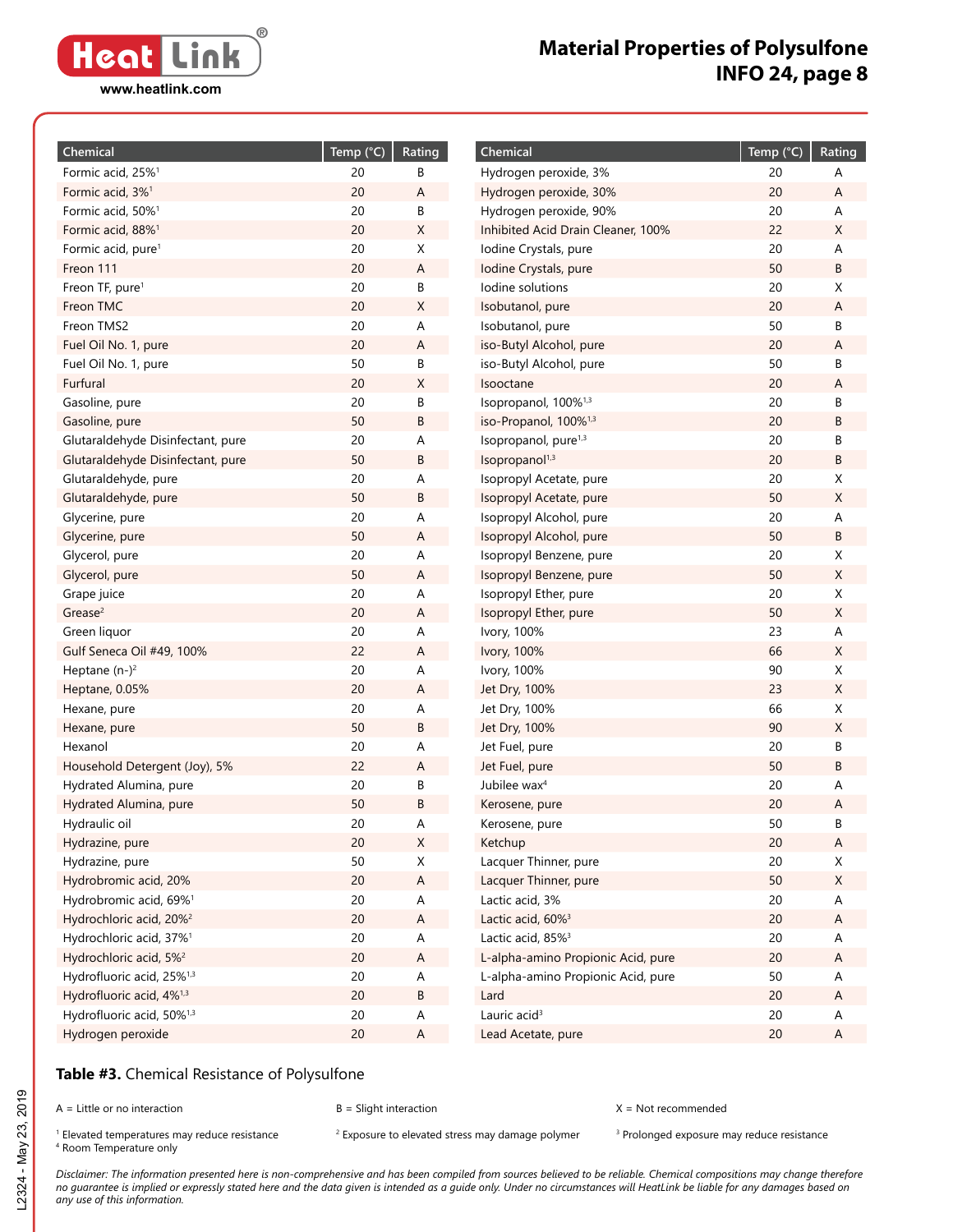

**Chemical Temp (°C) Rating**

| 50<br>Lead Acetate, pure<br>А<br>23<br>Χ<br>Lemon Pledge, 100%<br>66<br>Χ<br>Lemon Pledge, 100%<br>23<br>Lime-Away, 100%<br>Α<br>66<br>Lime-Away, 100%<br>Α<br>20<br>Linseed oil<br>Α<br>L-Tartaric Acid, pure<br>20<br>Α<br>50<br>L-Tartaric Acid, pure<br>Α<br>Lubricating oil<br>20<br>A<br>23<br>Lysol, 100%<br>Χ<br>66<br>Lysol, 100%<br>X<br>Magnesium chloride, 10%<br>20<br>Α<br>20<br>Magnesium Chloride, pure<br>Α<br>50<br>Magnesium Chloride, pure<br>Α<br>Malonic acid<br>20<br>Α<br>20<br>Α<br>Margarine <sup>2</sup><br>20<br>Mayonnaise<br>Α<br>20<br>Χ<br>MEK, pure<br>50<br>X<br>MEK, pure<br>20<br>Mercuric Chloride, pure<br>А<br>50<br>Mercuric Chloride, pure<br>Α<br>Methanol, 100% <sup>2</sup><br>20<br>Α<br>Methanol <sup>2</sup><br>20<br>A<br>Methoxyethyl oleate<br>20<br>X<br>50<br>Χ<br>Methoxyethyl Oleate, pure<br>20<br>Χ<br>Methyl Acetate, pure<br>50<br>Χ<br>Methyl Acetate, pure<br>Methyl Alcohol, pure<br>20<br>Α<br>50<br>Methyl Alcohol, pure<br>В<br>Methyl cellosolve<br>20<br>Α<br>20<br>Methyl chloride<br>X<br>Methyl Ethyl Ketone, pure<br>20<br>X<br>Methyl Ethyl Ketone, pure<br>50<br>X<br>20<br>Methyl formate<br>X<br>20<br>Methyl Isobutyl Ketone, pure<br>X<br>Methyl Isobutyl Ketone, pure<br>50<br>Χ<br>20<br>Methyl Propyl Ketone, pure<br>Χ<br>Methyl Propyl Ketone, pure<br>50<br>Χ<br>Methylene Chloride, pure<br>20<br>Χ<br>Methylene Chloride, pure<br>50<br>X<br>Methyloxirane, pure<br>20<br>В<br>50<br>Χ<br>Methyloxirane, pure<br>Methylpyrrolidone<br>20<br>Χ<br>Methyl-t-Butyl Ether, pure<br>$20\,$<br>Χ<br>50<br>Χ<br>Methyl-t-Butyl Ether, pure | Chemical   | Temp (°C) | Rating |
|-------------------------------------------------------------------------------------------------------------------------------------------------------------------------------------------------------------------------------------------------------------------------------------------------------------------------------------------------------------------------------------------------------------------------------------------------------------------------------------------------------------------------------------------------------------------------------------------------------------------------------------------------------------------------------------------------------------------------------------------------------------------------------------------------------------------------------------------------------------------------------------------------------------------------------------------------------------------------------------------------------------------------------------------------------------------------------------------------------------------------------------------------------------------------------------------------------------------------------------------------------------------------------------------------------------------------------------------------------------------------------------------------------------------------------------------------------------------------------------------------------------------------------------------------------------------------------------------------------------------------|------------|-----------|--------|
|                                                                                                                                                                                                                                                                                                                                                                                                                                                                                                                                                                                                                                                                                                                                                                                                                                                                                                                                                                                                                                                                                                                                                                                                                                                                                                                                                                                                                                                                                                                                                                                                                         |            |           |        |
|                                                                                                                                                                                                                                                                                                                                                                                                                                                                                                                                                                                                                                                                                                                                                                                                                                                                                                                                                                                                                                                                                                                                                                                                                                                                                                                                                                                                                                                                                                                                                                                                                         |            |           |        |
|                                                                                                                                                                                                                                                                                                                                                                                                                                                                                                                                                                                                                                                                                                                                                                                                                                                                                                                                                                                                                                                                                                                                                                                                                                                                                                                                                                                                                                                                                                                                                                                                                         |            |           |        |
|                                                                                                                                                                                                                                                                                                                                                                                                                                                                                                                                                                                                                                                                                                                                                                                                                                                                                                                                                                                                                                                                                                                                                                                                                                                                                                                                                                                                                                                                                                                                                                                                                         |            |           |        |
|                                                                                                                                                                                                                                                                                                                                                                                                                                                                                                                                                                                                                                                                                                                                                                                                                                                                                                                                                                                                                                                                                                                                                                                                                                                                                                                                                                                                                                                                                                                                                                                                                         |            |           |        |
|                                                                                                                                                                                                                                                                                                                                                                                                                                                                                                                                                                                                                                                                                                                                                                                                                                                                                                                                                                                                                                                                                                                                                                                                                                                                                                                                                                                                                                                                                                                                                                                                                         |            |           |        |
|                                                                                                                                                                                                                                                                                                                                                                                                                                                                                                                                                                                                                                                                                                                                                                                                                                                                                                                                                                                                                                                                                                                                                                                                                                                                                                                                                                                                                                                                                                                                                                                                                         |            |           |        |
|                                                                                                                                                                                                                                                                                                                                                                                                                                                                                                                                                                                                                                                                                                                                                                                                                                                                                                                                                                                                                                                                                                                                                                                                                                                                                                                                                                                                                                                                                                                                                                                                                         |            |           |        |
|                                                                                                                                                                                                                                                                                                                                                                                                                                                                                                                                                                                                                                                                                                                                                                                                                                                                                                                                                                                                                                                                                                                                                                                                                                                                                                                                                                                                                                                                                                                                                                                                                         |            |           |        |
|                                                                                                                                                                                                                                                                                                                                                                                                                                                                                                                                                                                                                                                                                                                                                                                                                                                                                                                                                                                                                                                                                                                                                                                                                                                                                                                                                                                                                                                                                                                                                                                                                         |            |           |        |
|                                                                                                                                                                                                                                                                                                                                                                                                                                                                                                                                                                                                                                                                                                                                                                                                                                                                                                                                                                                                                                                                                                                                                                                                                                                                                                                                                                                                                                                                                                                                                                                                                         |            |           |        |
|                                                                                                                                                                                                                                                                                                                                                                                                                                                                                                                                                                                                                                                                                                                                                                                                                                                                                                                                                                                                                                                                                                                                                                                                                                                                                                                                                                                                                                                                                                                                                                                                                         |            |           |        |
|                                                                                                                                                                                                                                                                                                                                                                                                                                                                                                                                                                                                                                                                                                                                                                                                                                                                                                                                                                                                                                                                                                                                                                                                                                                                                                                                                                                                                                                                                                                                                                                                                         |            |           |        |
|                                                                                                                                                                                                                                                                                                                                                                                                                                                                                                                                                                                                                                                                                                                                                                                                                                                                                                                                                                                                                                                                                                                                                                                                                                                                                                                                                                                                                                                                                                                                                                                                                         |            |           |        |
|                                                                                                                                                                                                                                                                                                                                                                                                                                                                                                                                                                                                                                                                                                                                                                                                                                                                                                                                                                                                                                                                                                                                                                                                                                                                                                                                                                                                                                                                                                                                                                                                                         |            |           |        |
|                                                                                                                                                                                                                                                                                                                                                                                                                                                                                                                                                                                                                                                                                                                                                                                                                                                                                                                                                                                                                                                                                                                                                                                                                                                                                                                                                                                                                                                                                                                                                                                                                         |            |           |        |
|                                                                                                                                                                                                                                                                                                                                                                                                                                                                                                                                                                                                                                                                                                                                                                                                                                                                                                                                                                                                                                                                                                                                                                                                                                                                                                                                                                                                                                                                                                                                                                                                                         |            |           |        |
|                                                                                                                                                                                                                                                                                                                                                                                                                                                                                                                                                                                                                                                                                                                                                                                                                                                                                                                                                                                                                                                                                                                                                                                                                                                                                                                                                                                                                                                                                                                                                                                                                         |            |           |        |
|                                                                                                                                                                                                                                                                                                                                                                                                                                                                                                                                                                                                                                                                                                                                                                                                                                                                                                                                                                                                                                                                                                                                                                                                                                                                                                                                                                                                                                                                                                                                                                                                                         |            |           |        |
|                                                                                                                                                                                                                                                                                                                                                                                                                                                                                                                                                                                                                                                                                                                                                                                                                                                                                                                                                                                                                                                                                                                                                                                                                                                                                                                                                                                                                                                                                                                                                                                                                         |            |           |        |
|                                                                                                                                                                                                                                                                                                                                                                                                                                                                                                                                                                                                                                                                                                                                                                                                                                                                                                                                                                                                                                                                                                                                                                                                                                                                                                                                                                                                                                                                                                                                                                                                                         |            |           |        |
|                                                                                                                                                                                                                                                                                                                                                                                                                                                                                                                                                                                                                                                                                                                                                                                                                                                                                                                                                                                                                                                                                                                                                                                                                                                                                                                                                                                                                                                                                                                                                                                                                         |            |           |        |
|                                                                                                                                                                                                                                                                                                                                                                                                                                                                                                                                                                                                                                                                                                                                                                                                                                                                                                                                                                                                                                                                                                                                                                                                                                                                                                                                                                                                                                                                                                                                                                                                                         |            |           |        |
|                                                                                                                                                                                                                                                                                                                                                                                                                                                                                                                                                                                                                                                                                                                                                                                                                                                                                                                                                                                                                                                                                                                                                                                                                                                                                                                                                                                                                                                                                                                                                                                                                         |            |           |        |
|                                                                                                                                                                                                                                                                                                                                                                                                                                                                                                                                                                                                                                                                                                                                                                                                                                                                                                                                                                                                                                                                                                                                                                                                                                                                                                                                                                                                                                                                                                                                                                                                                         |            |           |        |
|                                                                                                                                                                                                                                                                                                                                                                                                                                                                                                                                                                                                                                                                                                                                                                                                                                                                                                                                                                                                                                                                                                                                                                                                                                                                                                                                                                                                                                                                                                                                                                                                                         |            |           |        |
|                                                                                                                                                                                                                                                                                                                                                                                                                                                                                                                                                                                                                                                                                                                                                                                                                                                                                                                                                                                                                                                                                                                                                                                                                                                                                                                                                                                                                                                                                                                                                                                                                         |            |           |        |
|                                                                                                                                                                                                                                                                                                                                                                                                                                                                                                                                                                                                                                                                                                                                                                                                                                                                                                                                                                                                                                                                                                                                                                                                                                                                                                                                                                                                                                                                                                                                                                                                                         |            |           |        |
|                                                                                                                                                                                                                                                                                                                                                                                                                                                                                                                                                                                                                                                                                                                                                                                                                                                                                                                                                                                                                                                                                                                                                                                                                                                                                                                                                                                                                                                                                                                                                                                                                         |            |           |        |
|                                                                                                                                                                                                                                                                                                                                                                                                                                                                                                                                                                                                                                                                                                                                                                                                                                                                                                                                                                                                                                                                                                                                                                                                                                                                                                                                                                                                                                                                                                                                                                                                                         |            |           |        |
|                                                                                                                                                                                                                                                                                                                                                                                                                                                                                                                                                                                                                                                                                                                                                                                                                                                                                                                                                                                                                                                                                                                                                                                                                                                                                                                                                                                                                                                                                                                                                                                                                         |            |           |        |
|                                                                                                                                                                                                                                                                                                                                                                                                                                                                                                                                                                                                                                                                                                                                                                                                                                                                                                                                                                                                                                                                                                                                                                                                                                                                                                                                                                                                                                                                                                                                                                                                                         |            |           |        |
|                                                                                                                                                                                                                                                                                                                                                                                                                                                                                                                                                                                                                                                                                                                                                                                                                                                                                                                                                                                                                                                                                                                                                                                                                                                                                                                                                                                                                                                                                                                                                                                                                         |            |           |        |
|                                                                                                                                                                                                                                                                                                                                                                                                                                                                                                                                                                                                                                                                                                                                                                                                                                                                                                                                                                                                                                                                                                                                                                                                                                                                                                                                                                                                                                                                                                                                                                                                                         |            |           |        |
|                                                                                                                                                                                                                                                                                                                                                                                                                                                                                                                                                                                                                                                                                                                                                                                                                                                                                                                                                                                                                                                                                                                                                                                                                                                                                                                                                                                                                                                                                                                                                                                                                         |            |           |        |
|                                                                                                                                                                                                                                                                                                                                                                                                                                                                                                                                                                                                                                                                                                                                                                                                                                                                                                                                                                                                                                                                                                                                                                                                                                                                                                                                                                                                                                                                                                                                                                                                                         |            |           |        |
|                                                                                                                                                                                                                                                                                                                                                                                                                                                                                                                                                                                                                                                                                                                                                                                                                                                                                                                                                                                                                                                                                                                                                                                                                                                                                                                                                                                                                                                                                                                                                                                                                         |            |           |        |
|                                                                                                                                                                                                                                                                                                                                                                                                                                                                                                                                                                                                                                                                                                                                                                                                                                                                                                                                                                                                                                                                                                                                                                                                                                                                                                                                                                                                                                                                                                                                                                                                                         |            |           |        |
|                                                                                                                                                                                                                                                                                                                                                                                                                                                                                                                                                                                                                                                                                                                                                                                                                                                                                                                                                                                                                                                                                                                                                                                                                                                                                                                                                                                                                                                                                                                                                                                                                         |            |           |        |
|                                                                                                                                                                                                                                                                                                                                                                                                                                                                                                                                                                                                                                                                                                                                                                                                                                                                                                                                                                                                                                                                                                                                                                                                                                                                                                                                                                                                                                                                                                                                                                                                                         |            |           |        |
|                                                                                                                                                                                                                                                                                                                                                                                                                                                                                                                                                                                                                                                                                                                                                                                                                                                                                                                                                                                                                                                                                                                                                                                                                                                                                                                                                                                                                                                                                                                                                                                                                         |            |           |        |
|                                                                                                                                                                                                                                                                                                                                                                                                                                                                                                                                                                                                                                                                                                                                                                                                                                                                                                                                                                                                                                                                                                                                                                                                                                                                                                                                                                                                                                                                                                                                                                                                                         |            |           |        |
|                                                                                                                                                                                                                                                                                                                                                                                                                                                                                                                                                                                                                                                                                                                                                                                                                                                                                                                                                                                                                                                                                                                                                                                                                                                                                                                                                                                                                                                                                                                                                                                                                         |            |           |        |
|                                                                                                                                                                                                                                                                                                                                                                                                                                                                                                                                                                                                                                                                                                                                                                                                                                                                                                                                                                                                                                                                                                                                                                                                                                                                                                                                                                                                                                                                                                                                                                                                                         |            |           |        |
|                                                                                                                                                                                                                                                                                                                                                                                                                                                                                                                                                                                                                                                                                                                                                                                                                                                                                                                                                                                                                                                                                                                                                                                                                                                                                                                                                                                                                                                                                                                                                                                                                         |            |           |        |
|                                                                                                                                                                                                                                                                                                                                                                                                                                                                                                                                                                                                                                                                                                                                                                                                                                                                                                                                                                                                                                                                                                                                                                                                                                                                                                                                                                                                                                                                                                                                                                                                                         | MIBK, pure | 20        | Χ      |

| MIBK, pure                                        | 50 | Χ |
|---------------------------------------------------|----|---|
| Mil H-5606 (Mobil-Aerolube), 100%                 | 82 | A |
| Milk <sup>2</sup>                                 | 20 | Α |
| Mineral oil                                       | 20 | A |
| Mineral Spirits, pure                             | 20 | В |
| Mineral Spirits, pure                             | 50 | B |
| Monochlorobenzene                                 | 20 | Χ |
| Monochlorodifluoromethane (Freon 22) <sup>3</sup> | 20 | В |
| Monoethanolamine                                  | 20 | Α |
| Morpholine, 0.2%                                  | 20 | Χ |
| Motor oil                                         | 20 | Α |
| Mr. Clean (Antibacterial), 100%                   | 23 | Χ |
| Mr. Clean (Antibacterial), 100%                   | 66 | Χ |
| Mustard                                           | 20 | Α |
| NALCON 7330 (<1%)                                 | 20 | A |
| NALCON 7647 (<1%)                                 | 20 | A |
| NALCON 7678 (<1%)                                 | 20 | Α |
| N-amyl acetate                                    | 20 | Χ |
| Naphtha VMOP                                      | 20 | Χ |
| Naphthalene, vapor                                | 20 | Χ |
| N-butanol <sup>3,4</sup>                          | 20 | B |
| n-Butyl Acetate, pure                             | 20 | Χ |
| n-Butyl Acetate, pure                             | 50 | Χ |
| n-Butyl Alcohol, pure                             | 20 | A |
| n-Butyl Alcohol, pure                             | 50 | A |
| n-Decane, pure                                    | 20 | В |
| n-Decane, pure                                    | 50 | В |
| n-Heptane, pure                                   | 20 | В |
| n-Heptane, pure                                   | 50 | В |
| Nitric acid, 10% <sup>3,4</sup>                   | 20 | В |
| Nitric acid, 20% <sup>3,4</sup>                   | 20 | В |
| Nitric acid, 25% <sup>3,4</sup>                   | 20 | В |
| Nitric acid, 40% <sup>3,4</sup>                   | 20 | В |
| Nitric acid, 5% <sup>3,4</sup>                    | 20 | B |
| Nitric acid, 50% <sup>3,4</sup>                   | 20 | В |
| Nitric acid, 6N                                   | 20 | Χ |
| Nitric acid, 71%                                  | 20 | Χ |
| Nitro Methane                                     | 20 | Χ |
| Nitrobenzene, pure                                | 20 | Χ |
| Nitrobenzene, pure                                | 50 | Χ |
| Nitrohydrochloric Acid, pure                      | 20 | Χ |
| Nitrohydrochloric Acid, pure                      | 50 | Χ |
| Nitromethane                                      | 20 | Χ |
| Nitromethane, pure                                | 50 | Χ |
| Nitropropane                                      | 20 | Χ |
| N-methyl-2-pyrrolidone                            | 20 | Χ |
|                                                   |    |   |

#### **Table #3.** Chemical Resistance of Polysulfone

A = Little or no interaction B = Slight interaction X = Not recommended

 $1$  Elevated temperatures may reduce resistance  $2$ <sup>1</sup> Elevated temperatures may reduce resistance and a <sup>2</sup> Exposure to elevated stress may damage polymer and Prolonged exposure may reduce resistance and the stress may reduce resistance and the stress and the stress are a <sup>4</sup> Room Temperature only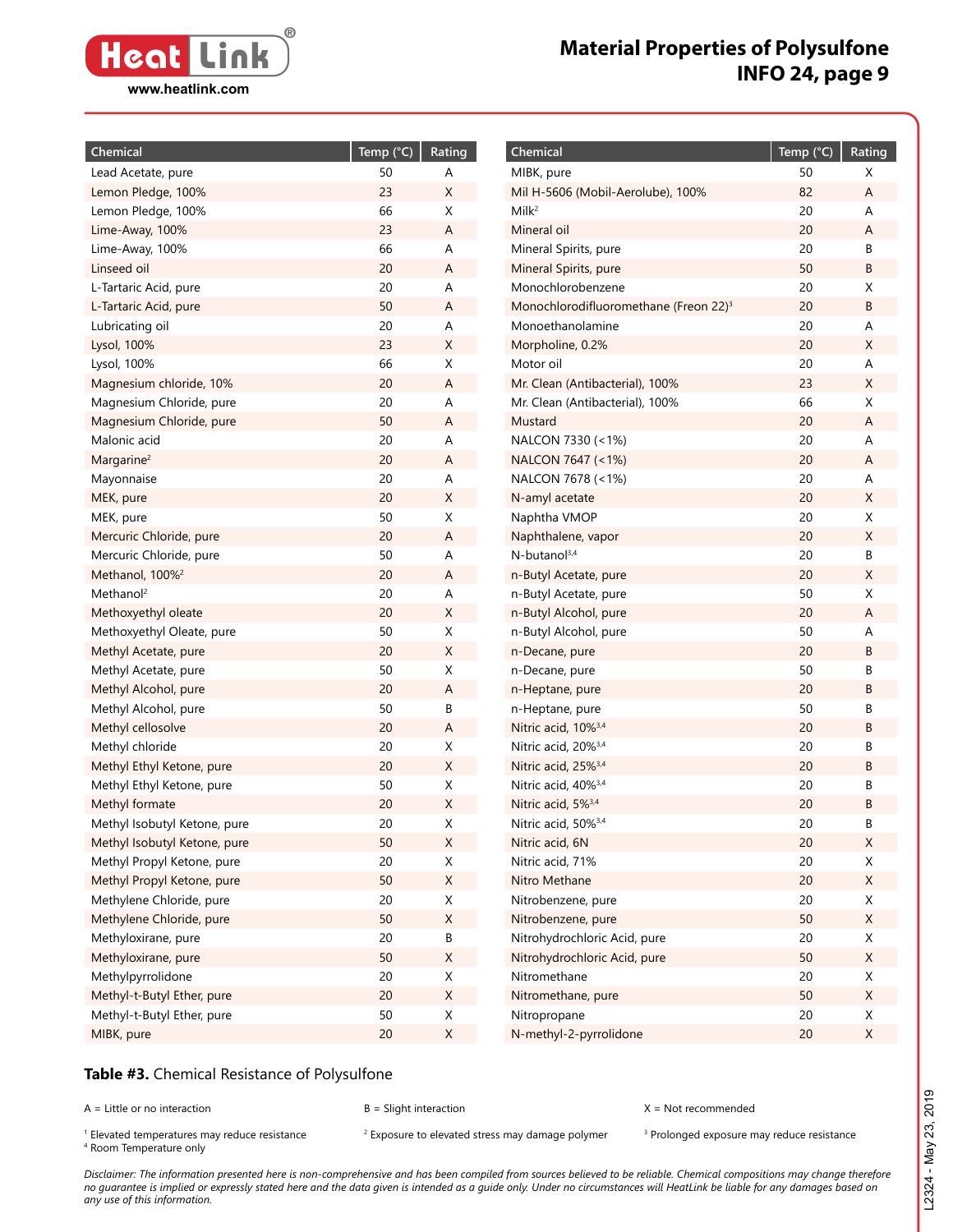**® Heat Link www.heatlink.com**

# **Material Properties of Polysulfone INFO 24, page 10**

| Chemical                      | Temp (°C) | Rating |
|-------------------------------|-----------|--------|
| n-Octane, pure                | 20        | В      |
| n-Octane, pure                | 50        | В      |
| $N$ -octane $3,4$             | 20        | В      |
| O-dichlorobenzene             | 20        | Χ      |
| Oil (ASTM #1)                 | 20        | A      |
| Oil (ASTM #2)                 | 20        | A      |
| Oil (ASTM $#3$ ) <sup>2</sup> | 20        | Α      |
| Oil, Cedarwood, pure          | 20        | В      |
| Oil, Cedarwood, pure          | 50        | В      |
| Oil, Cinnamon, pure           | 20        | В      |
| Oil, Cinnamon, pure           | 50        | В      |
| Oil, corn <sup>2</sup>        | 20        | A      |
| Oil, Mineral, pure            | 20        | A      |
| Oil, Mineral, pure            | 50        | А      |
| Oil, olive <sup>3</sup>       | 20        | A      |
| Oil, Orange, pure             | 20        | В      |
| Oil, Orange, pure             | 50        | В      |
| Oil, Pine, pure               | 20        | В      |
| Oil, Pine, pure               | 50        | В      |
| Oil, vegetable <sup>2</sup>   | 20        | Α      |
| Oleic Acid, 100%              | 22        | A      |
| Oleic acid <sup>2</sup>       | 20        | Α      |
| Orthoarsenic Acid, pure       | 20        | A      |
| Orthoarsenic Acid, pure       | 50        | А      |
| Oxalic acid, 10%              | 20        | A      |
| Oxalic acid, 20%              | 20        | Α      |
| Oxygen                        | 20        | Α      |
| Ozone, pure                   | 20        | Α      |
| Ozone, pure                   | 50        | Α      |
| p-Chloroacetophenone, pure    | 20        | B      |
| p-Chloroacetophenone, pure    | 50        | Χ      |
| p-Dichlorobenzene, pure       | 20        | Χ      |
| p-Dichlorobenzene, pure       | 50        | Χ      |
| Peanut oil <sup>2</sup>       | 20        | А      |
| Pentane                       | 20        | A      |
| Pentyl acetate, pure          | 20        | х      |
| Pentyl acetate, pure          | 50        | Χ      |
| Perchloric Acid, pure         | 20        | Χ      |
| Perchloric Acid, pure         | 50        | X      |
| Perchloroethylene, pure       | 20        | Χ      |
| Perchloroethylene, pure       | 50        | Χ      |
| Permatex <sup>2</sup>         | 20        | Α      |
| Petroleum based oils          | 20        | Α      |
| Petroleum ether               | 20        | Α      |
| Petroleum <sup>2,3</sup>      | 20        | Χ      |
| Phenol                        | 20        | Χ      |

| Chemical                                         | Temp (°C) | Rating |
|--------------------------------------------------|-----------|--------|
| Phenyl Methyl Ketone, pure                       | 20        | Χ      |
| Phenyl Methyl Ketone, pure                       | 50        | Χ      |
| Phenylacrolein, pure                             | 20        | В      |
| Phenylacrolein, pure                             | 50        | В      |
| Phosphoric acid, 20%                             | 20        | A      |
| Phosphoric acid, 5%                              | 20        | Α      |
| Phosphoric acid, 85%                             | 20        | A      |
| Photographic film developer                      | 20        | Α      |
| Photographic film fixer                          | 20        | A      |
| Picric Acid, pure                                | 20        | Χ      |
| Picric Acid, pure                                | 50        | Χ      |
| Pine Oil, pure                                   | 20        | B      |
| Pine Oil, pure                                   | 50        | В      |
| Pine-Sol, 100%                                   | 23        | X      |
| Pine-Sol, 100%                                   | 66        | Χ      |
| Potassium Chloride, pure                         | 20        | A      |
| Potassium Chloride, pure                         | 50        | A      |
| Potassium Hydroxide, 1%                          | 20        | A      |
| Potassium hydroxide, 1N <sup>1,3</sup>           | 20        | A      |
| Potassium hydroxide, 20%                         | 20        | А      |
| Potassium hydroxide, 25% <sup>1</sup>            | 20        | A      |
| Potassium hydroxide, 30% <sup>1,3</sup>          | 20        | А      |
| Potassium hydroxide, 35% <sup>1,3</sup>          | 20        | A      |
| Potassium hydroxide, 50% <sup>1,3</sup>          | 20        | А      |
| Potassium hydroxide, concentrated <sup>1,3</sup> | 20        | A      |
| Potassium nitrate, saturated                     | 20        | A      |
| Potassium permanganate, 10%                      | 20        | A      |
| Potassium Permanganate, pure                     | 20        | A      |
| Potassium Permanganate, pure                     | 50        | A      |
| Propane, pure                                    | 20        | A      |
| Propane, pure                                    | 50        | Α      |
| Propanol                                         | 20        | А      |
| Propionic Acid, pure                             | 20        | В      |
| Propionic Acid, pure                             | 50        | В      |
| Propylene Glycol, pure                           | 20        | В      |
| Propylene Glycol, pure                           | 50        | B      |
| Propylene oxide, pure <sup>3</sup>               | 20        | В      |
| Pyridine, pure                                   | 20<br>50  | Χ<br>Χ |
| Pyridine, pure<br>Raid, 100%                     | 23        | Χ      |
|                                                  | 66        | Χ      |
| Raid, 100%<br>Raid, 100%                         | 90        | Χ      |
| Resorcinol                                       | 20        | Χ      |
| Resorcinol, 5%                                   | 20        | Χ      |
| Resorcinol, saturated                            | 20        | Χ      |
| Salicylaldehyde, pure                            | 20        | В      |
|                                                  |           |        |

### **Table #3.** Chemical Resistance of Polysulfone

A = Little or no interaction B = Slight interaction X = Not recommended

 $1$  Elevated temperatures may reduce resistance  $2$ <sup>1</sup> Elevated temperatures may reduce resistance and a <sup>2</sup> Exposure to elevated stress may damage polymer and Prolonged exposure may reduce resistance and the stress may reduce resistance and the stress and the stress are a <sup>4</sup> Room Temperature only

L2324 - May 23, 2019 L2324 - May 23, 2019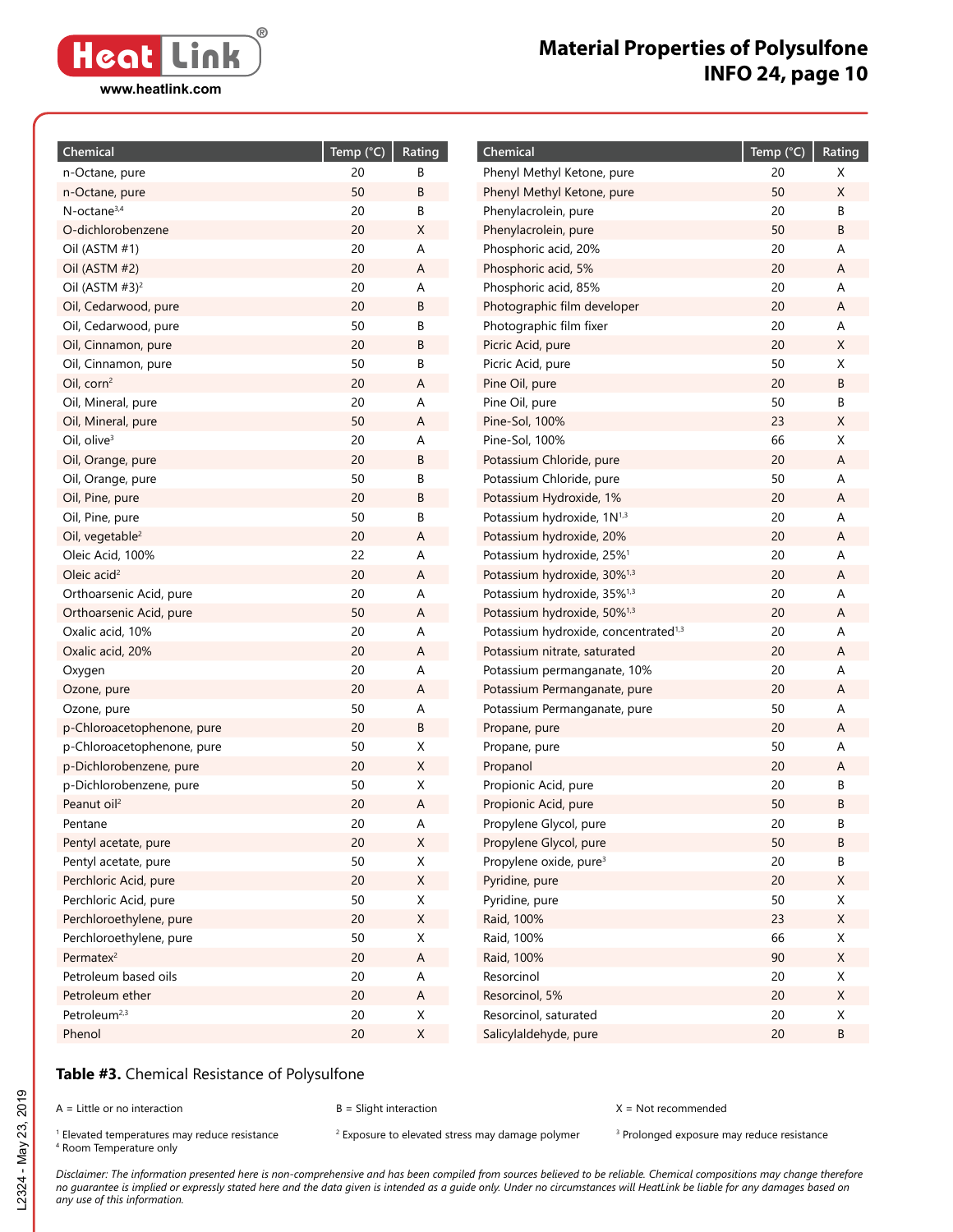

| Chemical                                   | Temp $(^{\circ}C)$ | Rating      | Chemical                                          | Temp (°C) | Rating |
|--------------------------------------------|--------------------|-------------|---------------------------------------------------|-----------|--------|
| Salicylaldehyde, pure                      | 50                 | В           | Sodium hypochlorite, 15%                          | 20        | Α      |
| Salicylic acid, powder                     | 20                 | Α           | Sodium silicate, 1.7% <sup>2</sup>                | 20        | Α      |
| Salicylic acid, saturated                  | 20                 | Α           | Sodium sulfate, 10%                               | 20        | Α      |
| sec-Butanol, pure                          | 20                 | Α           | Sodium sulfide, 10%                               | 20        | Α      |
| sec-Butanol, pure                          | 50                 | В           | Sodium thiosulfite, 10%                           | 20        | Α      |
| sec-Butyl Alcohol, pure                    | 20                 | Α           | Solder Flux, 100%                                 | 23        | A      |
| sec-Butyl Alcohol, pure                    | 50                 | В           | Solder Flux, 100%                                 | 66        | X      |
| Shout, 100%                                | 23                 | X           | Solder Flux, 100%                                 | 90        | X      |
| Shout, 100%                                | 66                 | Χ           | Sorbic acid                                       | 20        | Α      |
| Shout, 100%                                | 90                 | X           | Stearic Acid, pure                                | 20        | A      |
| Silastic 140                               | 20                 | А           | Stearic Acid, pure                                | 50        | В      |
| Silicone compounds <sup>2</sup>            | 20                 | A           | Stoddard Solvent <sup>2</sup>                     | 20        | А      |
| Silicone Oil, pure                         | 20                 | Α           | Sulfolane                                         | 20        | Χ      |
| Silicone Oil, pure                         | 50                 | A           | Sulfur dioxide, liquid (46 psig) <sup>2,3</sup>   | 20        | В      |
| Silver Acetate, pure                       | 20                 | А           | Sulfur dioxide, pure <sup>2,3</sup>               | 20        | В      |
| Silver Acetate, pure                       | 50                 | Α           | Sulfur dioxide, wet gas <sup>2,3</sup>            | 20        | B      |
| Silver Nitrate, pure                       | 20                 | Α           | Sulfur salts $2,3$                                | 20        | В      |
| Silver Nitrate, pure                       | 50                 | Α           | Sulfuric acid, 20% <sup>3</sup>                   | 20        | А      |
| Simple Green, 100%                         | 23                 | X           | Sulfuric acid, 25% <sup>3</sup>                   | 20        | Α      |
| Simple Green, 100%                         | 66                 | X           | Sulfuric acid, 30% <sup>3</sup>                   | 20        | Α      |
| Simple Green, 100%                         | 90                 | X           | Sulfuric acid, 5% <sup>3</sup>                    | 20        | Α      |
| Skydrol LD4 Aviation Hydraulic Fluid, pure | 20                 | X           | Sulfuric acid, 6% <sup>3</sup>                    | 20        | Α      |
| Skydrol LD4 Aviation Hydraulic Fluid, pure | 50                 | Χ           | Sulfuric acid, 60% <sup>3</sup>                   | 20        | Α      |
| Soda Ash, pure                             | 20                 | Α           | Sulfuric acid, 65% <sup>3</sup>                   | 20        | Α      |
| Soda Ash, pure                             | 50                 | Α           | Sulfuric acid, 6N                                 | 20        | X      |
| Sodium Acetate, pure                       | 20                 | Α           | Sulfuric acid, 85% <sup>3</sup>                   | 20        | A      |
| Sodium Acetate, pure                       | 50                 | Α           | Sulfuric acid, 95%                                | 20        | X      |
| Sodium bicarbonate, 10%                    | 20                 | Α           | Sulfuric acid, 96%                                | 20        | X      |
| Sodium carbonate, 10%                      | 20                 | Α           | Sulfuric acid, 98%                                | 20        | X      |
| Sodium Carbonate, pure                     | 20                 | Α           | Sulfuric acid, concentrated                       | 20        | X      |
| Sodium Carbonate, pure                     | 50                 | Α           | Sunlight Dishwashing Soap, 100%                   | 23        | Α      |
| Sodium chloride, 10%                       | 20                 | Α           | Sunlight Dishwashing Soap, 100%                   | 66        | Α      |
| Sodium chromate, 10%                       | 20                 | Α           | Tartaric Acid, pure                               | 20        | Α      |
| Sodium Dichromate, pure                    | 20                 | Α           | Tartaric Acid, pure                               | 50        | Α      |
| Sodium Dichromate, pure                    | 50                 | А           | TCA, pure                                         | 20        | В      |
| Sodium hydroxide, 0.1N                     | 20                 | Α           | TCA, pure                                         | 50        | X      |
| Sodium hydroxide, 1%                       | 20                 | Α           | tert-Butanol, pure <sup>1,2</sup>                 | 20        | В      |
| Sodium hydroxide, 10% <sup>1</sup>         | $20\,$             | $\mathsf A$ | tert-Butyl alcohol, pure <sup>1,2</sup>           | 20        | В      |
| Sodium hydroxide, 15% <sup>1</sup>         | 20                 | Α           | Tetrachlorodifluoroethane (Freon BF) <sup>2</sup> | 20        | Α      |
| Sodium hydroxide, 25% <sup>1</sup>         | $20\,$             | $\mathsf A$ | Tetrahydrofuran, pure                             | 20        | X      |
| Sodium hydroxide, 30% <sup>1</sup>         | 20                 | Α           | Tetrahydrofuran, pure                             | 50        | X      |
| Sodium hydroxide, 5%                       | $20\,$             | A           | Thionyl Chloride, pure                            | 20        | X      |
| Sodium hydroxide, 50% <sup>1</sup>         | 20                 | Α           | Thionyl Chloride, pure                            | 50        | X      |
| Sodium hydroxide, concentrated             | $20\,$             | $\mathsf A$ | Tilex Mildew Remover, 100%                        | 23        | Α      |
| Sodium hypochloride, 10%                   | 20                 | Α           | Tilex Mildew Remover, 100%                        | 66        | A      |
| Sodium hypochlorite, 0.17%                 | $20\,$             | $\mathsf A$ | Tincture of Iodine, pure                          | $20\,$    | В      |

#### **Table #3.** Chemical Resistance of Polysulfone

A = Little or no interaction B = Slight interaction X = Not recommended

 $1$  Elevated temperatures may reduce resistance  $2$ <sup>1</sup> Elevated temperatures may reduce resistance and a <sup>2</sup> Exposure to elevated stress may damage polymer and Prolonged exposure may reduce resistance and the stress may reduce resistance and the stress and the stress are a <sup>4</sup> Room Temperature only